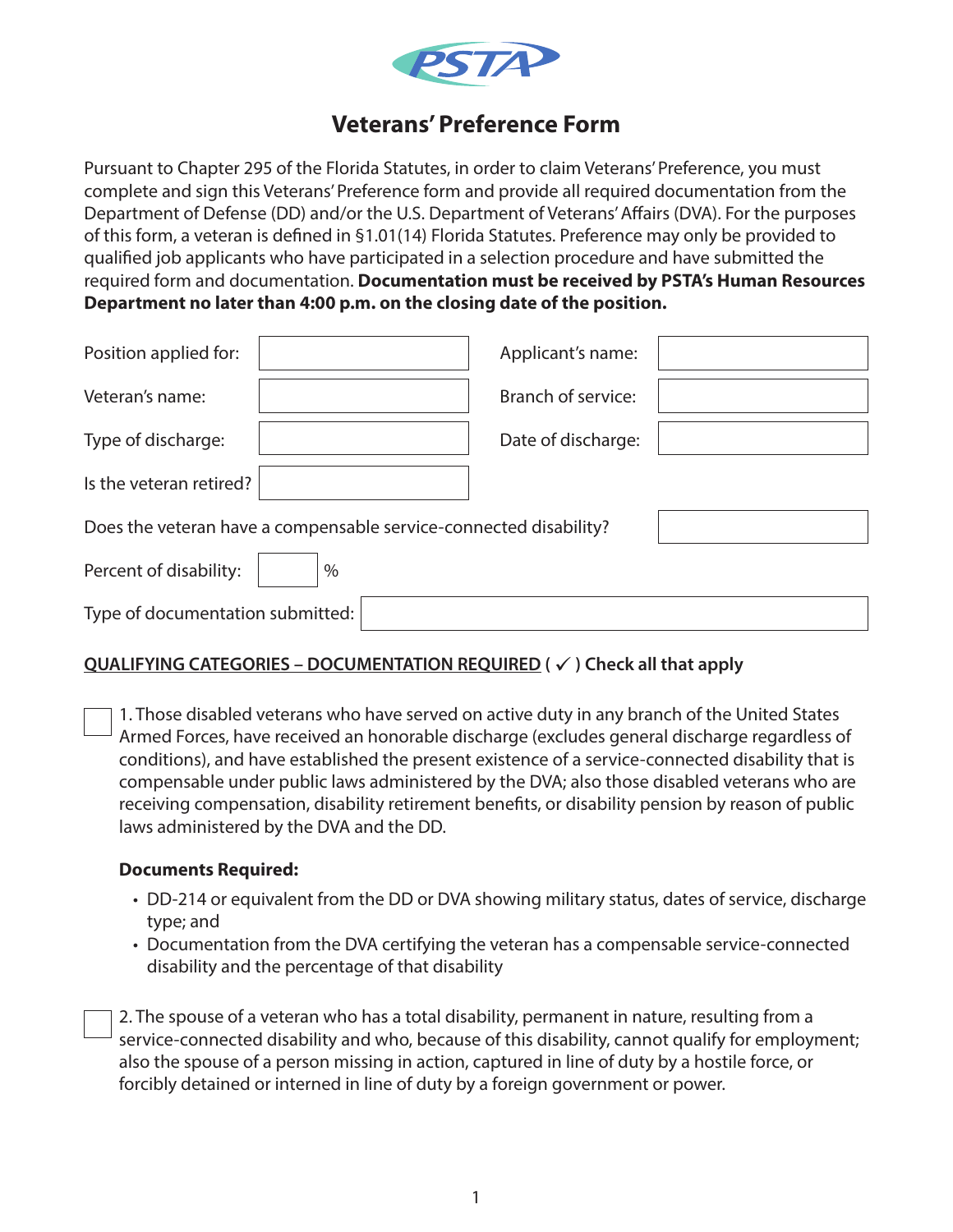#### **Documents Required:**

- Provide statement that applicant is still married to the veteran, certificate of marriage to the veteran, and veteran's DD-214 or equivalent from the DD or DVA showing military status, dates of service and discharge type.
- If veteran is disabled, also provide documentation from the DVA certifying the veteran is totally and permanently disabled and cannot qualify for employment because of that service-connected disability.
- If veteran is missing in action/captured/forcibly detained, also provide documentation from the DD or DVA that the veteran is missing in action or has been captured/forcibly detained in the line of duty.

3. A wartime veteran as defined in §1.01(14) Florida Statutes who has received an honorable discharge (excludes general discharge regardless of conditions) and who has served at least one day during a wartime period; also a veteran who has been awarded a campaign or expeditionary medal. Active duty for training may not be allowed for eligibility under this paragraph.

#### **Document Required:**

• Provide copy of DD-214 or equivalent from the DD or DVA showing military status, dates of service and discharge type; and campaign or expeditionary medal, if applicable.

4. The unremarried widow or widower of a veteran who died of a service-connected disability.

#### **Document Required:**

• Provide statement that applicant is unremarried, certificate of marriage to the veteran, veteran's DD214 or equivalent from the DD or DVA certifying the service-connected death, and veteran's death certificate. Revised 08/2014

5. The mother, father, legal guardian, or unremarried widow or widower of a member of the United States Armed Forces who died in the line of duty under combat-related conditions, as verified by the DD.

#### **Documents Required:**

- If the applicant is the mother, father or legal guardian, provide veteran's DD-214 or equivalent from the DD or DVA certifying the service-connected death of the veteran under combat-related conditions, the veteran's death certificate, and court document(s) establishing legal authority of guardian.
- If the applicant is the unremarried widow or widower, provide certificate of marriage to the veteran, veteran's DD-214 or equivalent from the DD or DVA certifying the service-connected death of the veteran under combat-related conditions, and veteran's death certificate.

6. A veteran as defined in §1.01(14) Florida Statutes who has received an honorable discharge (excludes general discharge regardless of conditions). Active duty for training may not be allowed for eligibility under this paragraph.

#### **Document Required:**

• Provide DD-214 or equivalent from the DD or DVA showing military status, dates of service and discharge type.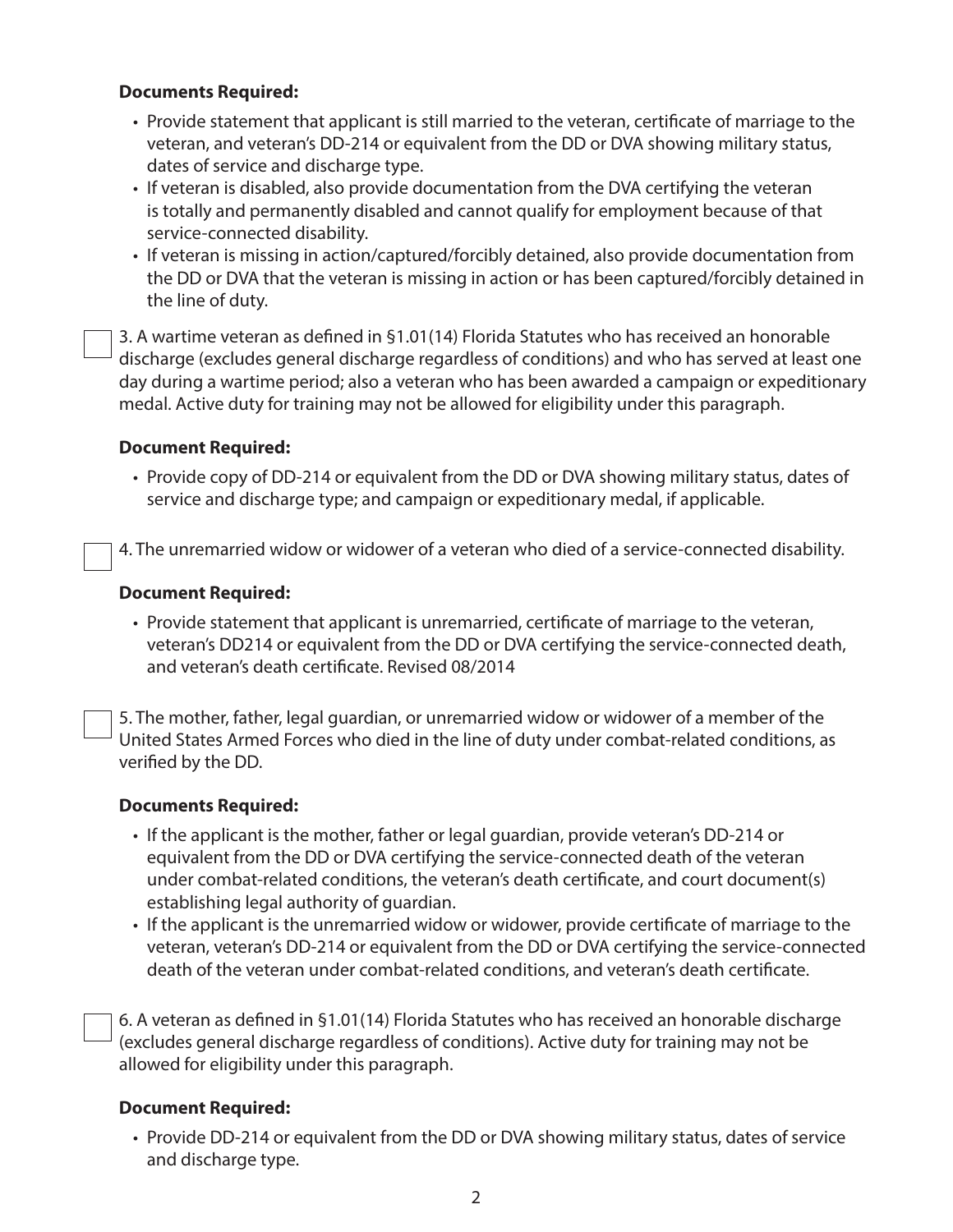7. A current member of any reserve component of the United States Armed Forces or the Florida National Guard.

### **Document Required:**

• Provide Statement of Service or equivalent signed by or at the direction of the adjutant, personnel officer or commander of reserve/guard unit stating the dates of military service/ current military service.

### **Important Notice:**

Chapter 295 of the Florida Statutes sets forth certain requirements for public employers to accord preferences in appointment, retention and promotion to certain qualified service members/veterans and certain spouses/family members of these service members/veterans. Preference in appointment and employment requires that a preferred applicant be given preference at each step of the employment selection process, but does not require the employment of a preferred applicant over a non-preferred applicant who is the most qualified for the position.

An applicant eligible for Veterans' Preference who believes he or she was not afforded employment preference in accordance with Chapter 295 may file a complaint with the Department of Veterans' Affairs at 9500 Bay Pines Blvd., Room 214, St. Petersburg, Florida 33708, requesting an investigation. When the applicant has received notice of a hiring decision from a covered employer, the complaint shall be filed within 21 calendar days from the date notice is received by the applicant and/or as otherwise provided in Florida Administrative Code R. 55A-7. Also, § 295.07(4) Florida Statutes provides exemptions to Veterans' Preference.

## **Wartime Eras eligible for Veterans' Preference:**

Operation New Dawn – September 1, 2010 to TBD Operation Iraqi Freedom – March 19, 2003 to TBD Operation Enduring Freedom – October 7, 2001 to TBD Persian Gulf War – August 2, 1990 to January 2, 1992 Vietnam Era – February 28, 1961 to May 7, 1975 Korean Conflict – June 27, 1950 to January 31, 1955 World War II – December 7, 1941 to December 31, 1946

## **Submit completed form and documentation to:**

- **•** PSTA Human Resources Department, www.psta.net/careers
- **•** Email: HumanResources@psta.net with Subject Line VETERANS PREFERENCE
- **•** Or Mail to PSTA, Human Resources Department, 3201 Scherer Drive, St. Petersburg, FL 33716